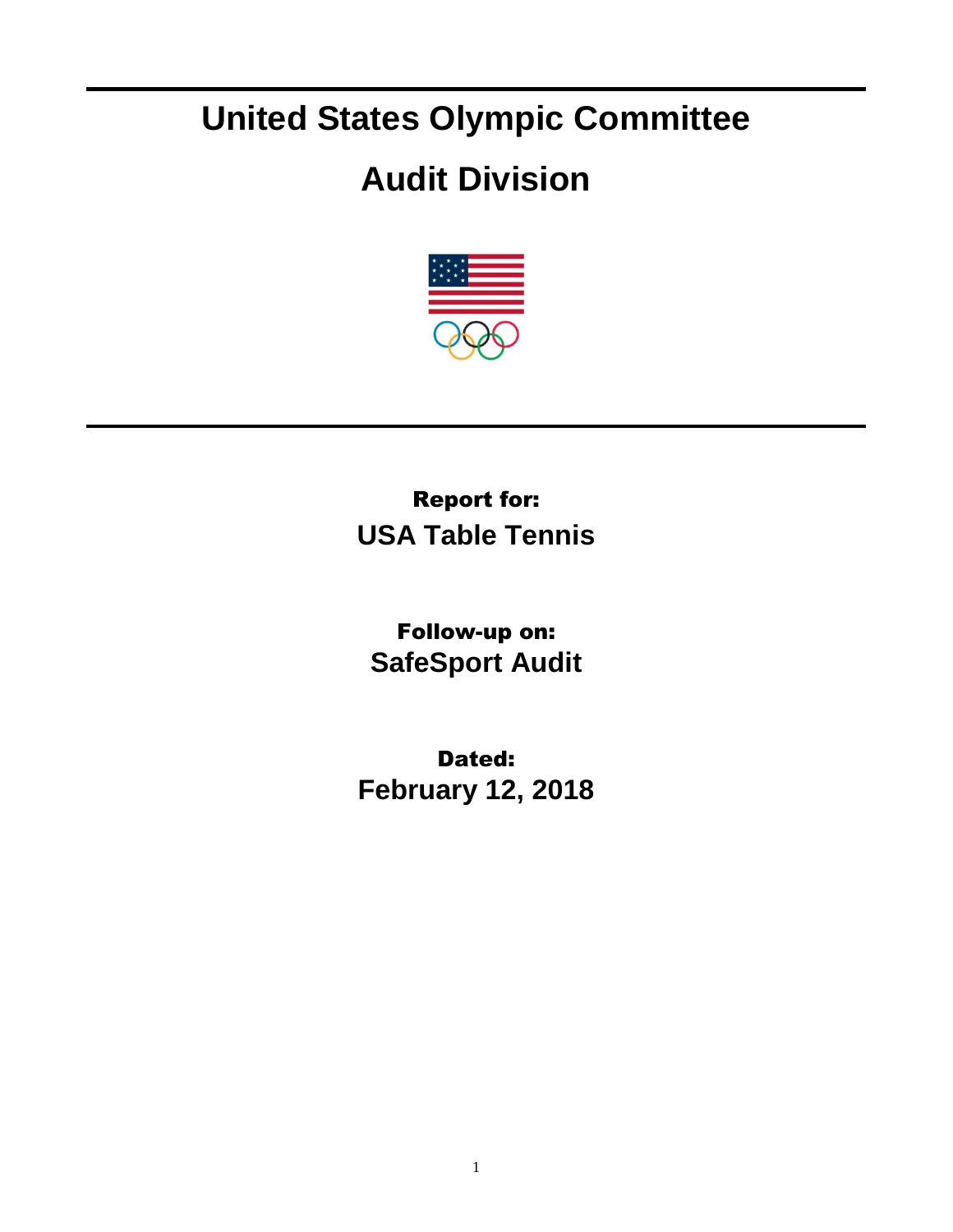UNITED STATES OLYMPIC COMMITTEE 1 Olympic Plaza Colorado Springs, CO 80909



February 12, 2018

Gordon Kaye Chief Executive Officer USA Table Tennis

Dear Gordon,

During the second and third quarter of 2017, Baker Tilly Virchow Krause (Baker Tilly) performed a SafeSport audit of USA Table Tennis (USATT). The purpose of the follow-up review is to report on the status of recommendations from the SafeSport audit of USATT dated October 2017. Our methodology was limited to communication with the USATT and a review of various policies provided by the organization. The Audit Division did not perform additional audit work to verify action was taken. However, SafeSport will be tested during the routine audit process going forward.

The review found that the recommendations were implemented and are considered closed. USATT was prompt to implement the recommendations in the SafeSport audit.

Ellen A Senf

We thank you and your staff for assisting in the follow-up review.

Sincerely,

julit Julle

Bridget Toelle, CPA, CIA Ellen Senf Senior Director, Audit Staff Auditor

cc: Scott Blackmun Anne Cribbs Rick Adams Dennis Taylor Gary Johansen Chris McCleary